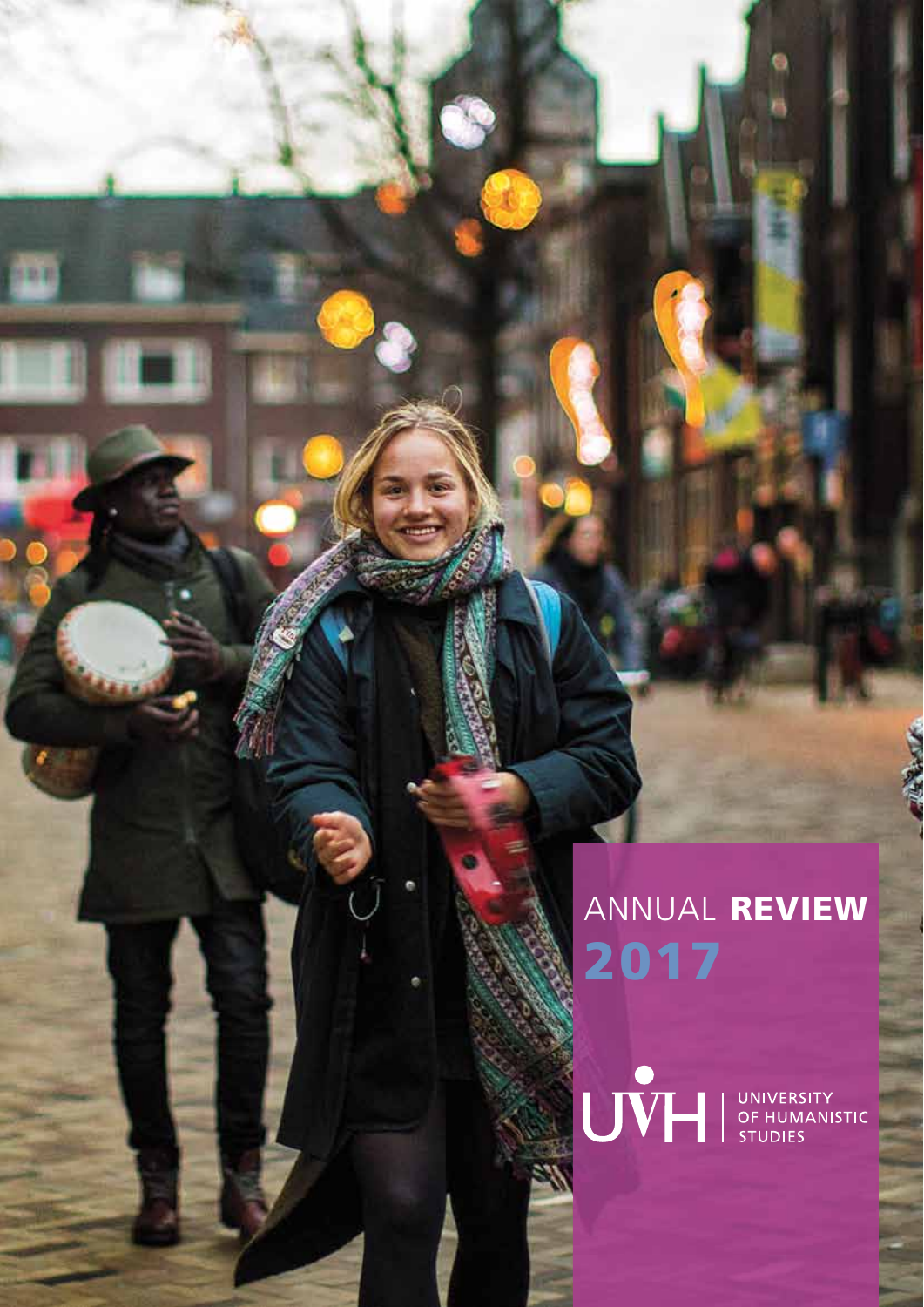# **FOREWORD**

The Executive Board is pleased to look back on a successful year. The interim evaluations of both education and research were completed satisfactorily, we received aboveaverage ratings in the National Students' Survey, and six beautiful research applications were granted. We furthermore reinforced our collaboration with social partners through various covenants, such as the agreement with care organisation Prisma, and with the Dutch Humanist League (Humanistisch Verbond) and the Ministry of Defence. We very much appreciate how hard our staff have worked to achieve these wonderful results, and we thank them for it. The Board also wishes to thank the many partners with which it had the pleasure of collaborating in 2017: partners in the academic world, in education, in government, in care, in the public sector, and in humanist circles.



*Clemens de Waal, MBA, and Rector Professor Gerty Lensvelt-*

## *Photo:* Echt Mooij

## SCIENCE FESTIVAL



*Mulders*

The university once again participated in the annual Utrecht science festival. This year we organised a game of truth, called *Denk niet wit, denk niet zwart*, ('Don't think black, don't think white'), in which participants are encouraged to seek nuanced perspectives by engaging others in dialogue. Also, Professor Carlo Leget gave a public lecture, called *Does the soul exist*?

## Opening Academic Year Opening Academic Year ON THE SUBJECT OF MORAL SPACE

The British-American philosopher Philip Kitcher, author of *Life after faith* and guest speaker at the Opening of the Academic Year, addressed our students: "For two hundred thousand years, at least, members of our species have sometimes acted to improve the lives of those who came after them, creating new and better forms of society, as well as richer ideals for human living. Each generation is heir to the achievements – as well as the shortcomings – of its predecessors. Each generation has the opportunity, and the responsibility, to overcome some of the shortcomings, and to add to the list of accomplishments. To live a meaningful life is to discover your own way to participate in this project, and to make your own positive contribution to it."



*Photo:* Echt Mooij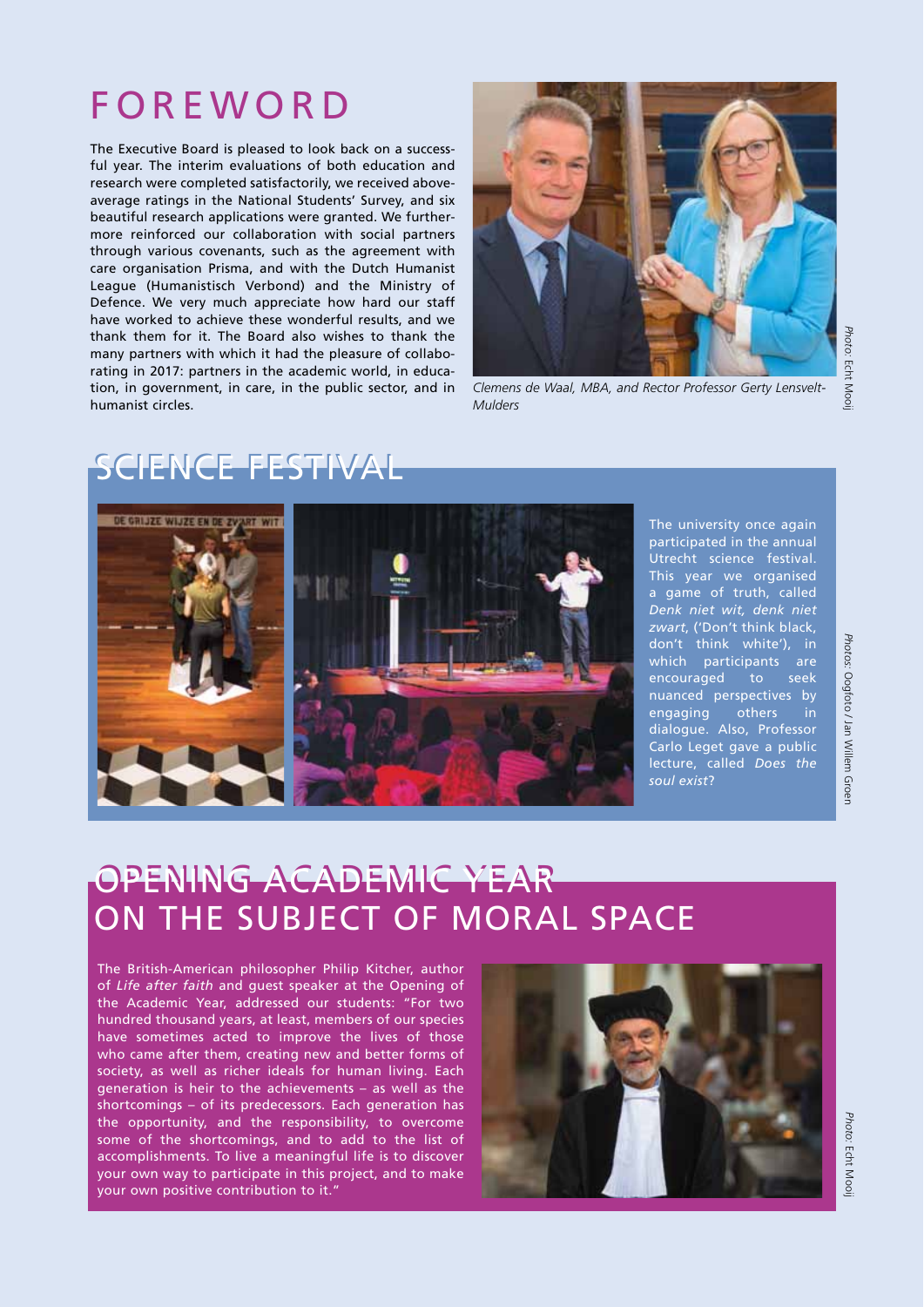## **EDUCATION**



On 1 October 2017, 531 students were enrolled in the university's Bachelor's and Masters' programmes of Humanistic Studies and of Care Ethics and Policy. At the core of our education is the academic training and personal development of professionals who are equipped to address existential and ethical questions in a wide variety of practical fields. 

Furthermore, our Graduate School offers a four-year PhD programme with a special focus on research into and on behalf of professional practices. In 2017, 73 participants received supervision. Thirteen PhD students defended their dissertation.



## inteRnational inteRnational eXchange eXchange PRogRaMMes PRogRaMMes

"At the University of Humanistic Studies it is a completely different way of teaching than I am used to" explains giulia, one of the exchange students from the University of Milan. "it is informal, non-hierarchical and interactive. i learned a lot from the working groups and presentations, and i liked the interdisciplinarity." in 2017, the University of Humanistic Studies expanded its collaboration with universities abroad.

More information about our English-language programmes is available at www.uvh.nl/exchange.



#### **EXCELLENT RESULTS IN THE NATIONAL STUDENT SURVEY**

As the results of the National Students' Survey of 2017 show, students at the University of humanistic studies are very satisfied with the education programmes. student satisfaction is higher than average with regard to important aspects of education such as the content of the programme, the preparation for a professional career, and the development of scientific skills. we were also rated significantly higher than the national average for the new theme of 'Pursuit of Excellence'. Based on the results of this year's survey, the Master programme of Care Ethics and Policy was designated a 'Top programme' by the Higher Education study guide in 2018.

## **We have a dream**

Students of the university participated in the exhibition *We have a dream* in De Nieuwe Kerk in Amsterdam, on the three major inspirational figures of Mandela, Gandhi and Martin



Luther King. Each Friday they interviewed visitors about their own inspirational figures. Who inspires you and why? How does inspiration work, and what does this reveal about you?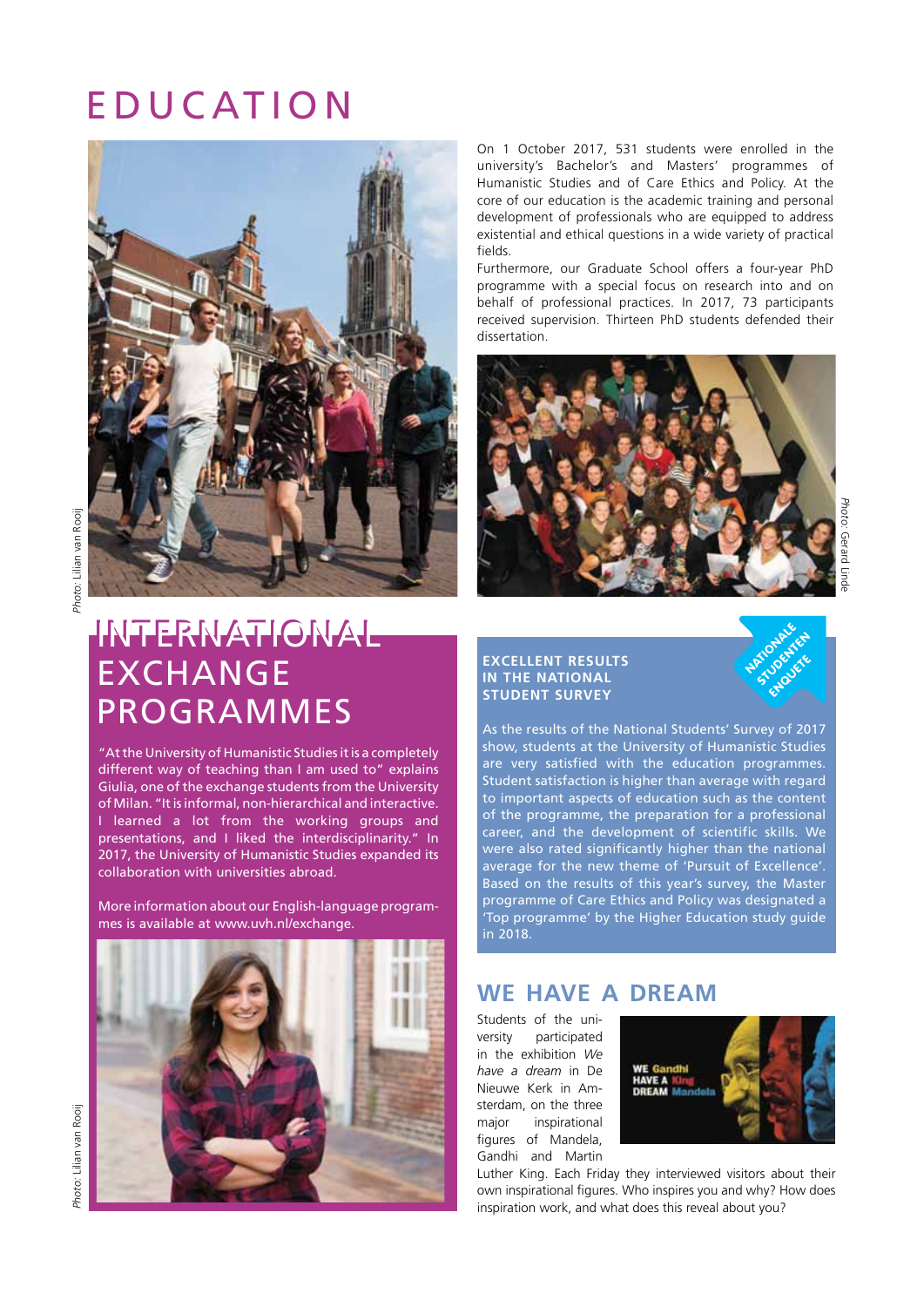# hUManist coUnselloRs hUManist coUnselloRs IN THE ARMED FORCES

humanist counsellors in the armed forces. The Humanist Counselling service in the armed forces, the humanist league and the University of humanistic studies have concluded a covenant to consolidate their collaboration with regard to the humanist counselling education programme. The Master programme of humanistic studies will focus more explicitly on preparing for the occupation of counsellor in the armed forces.



## edUcation foR deMocRatic edUcation foR deMocRatic inteRcUltURal citizenshiP inteRcUltURal citizenshiP



## celeBRant edUcation PRogRaMMe celeBRant edUcation PRogRaMMe

What is the significance of rituals in times of anxiety and uncertainty? in January 2017, the University organised a symposium on this topic, marking the start to a new education programme devoted to ritual studies and practices. twelve professionals participated in the programme in 2017.



Education plays a central role in preparing young people for democratic society. Given this important task, it is necessary to train a new generation of educational professionals that can contribute to this development. Together with the universities of Helsinki, Tallinn, Prague, Bath-Spa, Barcelona and Thessaloniki, the University started the european project *Education for*  **Democratic Intercultural Citizenship** with a first meeting in Prague for Master and PhD students. The three-year project is part of the European programme Erasmus+ More information is available at www.uvh.nl/edic.

# facts and figURes

#### **STUDENTS**

#### (1 October 2017)

| Bachelor students            | 215 |
|------------------------------|-----|
| First year Bachelor students | 64  |
| Master students              | 210 |
| Premaster students           | 106 |
| PhD students graduate school |     |
|                              |     |

#### **DIPLOMAS**  (31 December 2017)

| Number of Bachelor and Master degrees | 111 |
|---------------------------------------|-----|
| Number of Doctorate degrees           | 13  |

#### **STAFF**

(31 December 2017)

| <b>Employees</b>                 | 97 (68.4 FTE)         |
|----------------------------------|-----------------------|
| Academic Staff                   | 67 (45.9 FTE)         |
| Professors                       | 16 $(9.2$ FTE)        |
| of which 50% male and 50% female |                       |
| Student assistants               | <b>22</b> $(4.2$ FTE) |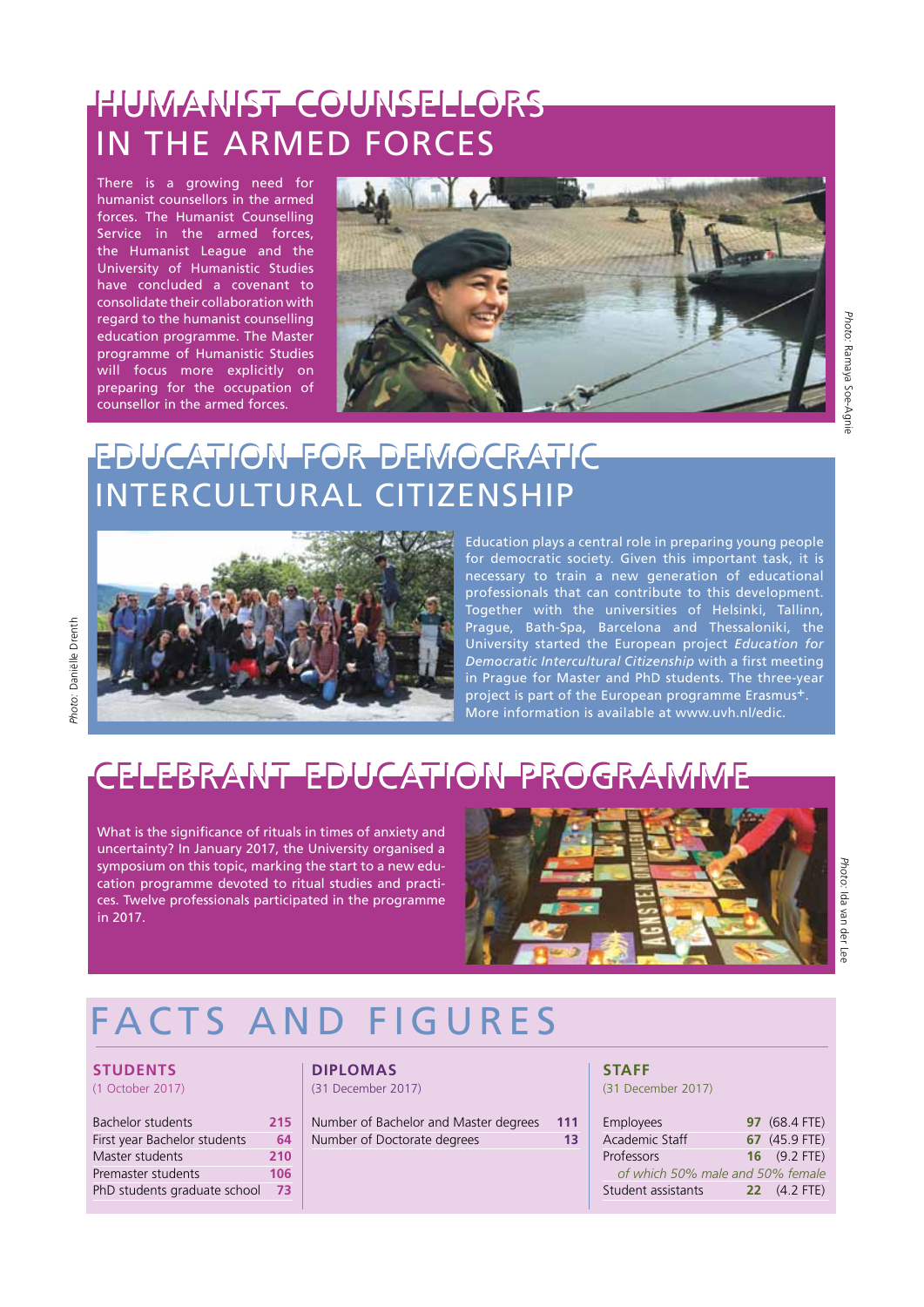# Research and knowledge transfer



Our new research programme titled *A meaningful life in a just and caring society* (2017-2021) centres on two concerns:

- How to deal with the tension between realising human potential and acknowledging human vulnerability?
- How to deal with the tension between the scope for human flourishing and moral agency, and our conditioning by social, cultural and political structures?

In 2017, we had 18.5 FTE available for research. There were 78 scientific publications and 117 publications for professionals and a more general public. Six grant applications were awarded.

## The widows of Rawagede The widows of Rawagede

Historian Nicole Immler travelled to Indonesia, together with documentary photographer Suzanne Liem, where she spoke with nearly fifty surviving relatives of victims of Dutch war crimes, committed during the war of independence (1945- 1949). The portraits and testimonies of the widows were displayed in the National Military Museum in early 2017. Nicole Immler performs research into *Narratives of Injustice*. She explores compensation payments to (Jewish) victims of World War II in the Netherlands, and how the policies of the late 1990s became a reference point for present claims from postcolonial groups.



# Research into citizens' initiatives Research into citizens' initiatives

There is increasing attention for the ways in which citizens start all kinds of local initiatives, sometimes alongside, sometimes even substituting municipal service delivery. In 2017, the University received a grant from NWO to investigate what happens when government tasks and responsibilities are transferred to citizens' initiatives with a more informal and spontaneous character. Can vulnerable people count on citizen initiatives for durable support? What are the implications for the 'traditional' representative democracy? Professor Evelien Tonkens: "The municipalities involved in the project are motivated to learn in what ways to offer scope to citizen initiatives and how to understand their new roles towards these initiatives".



*Photo:* Leonor Faber-Jonker